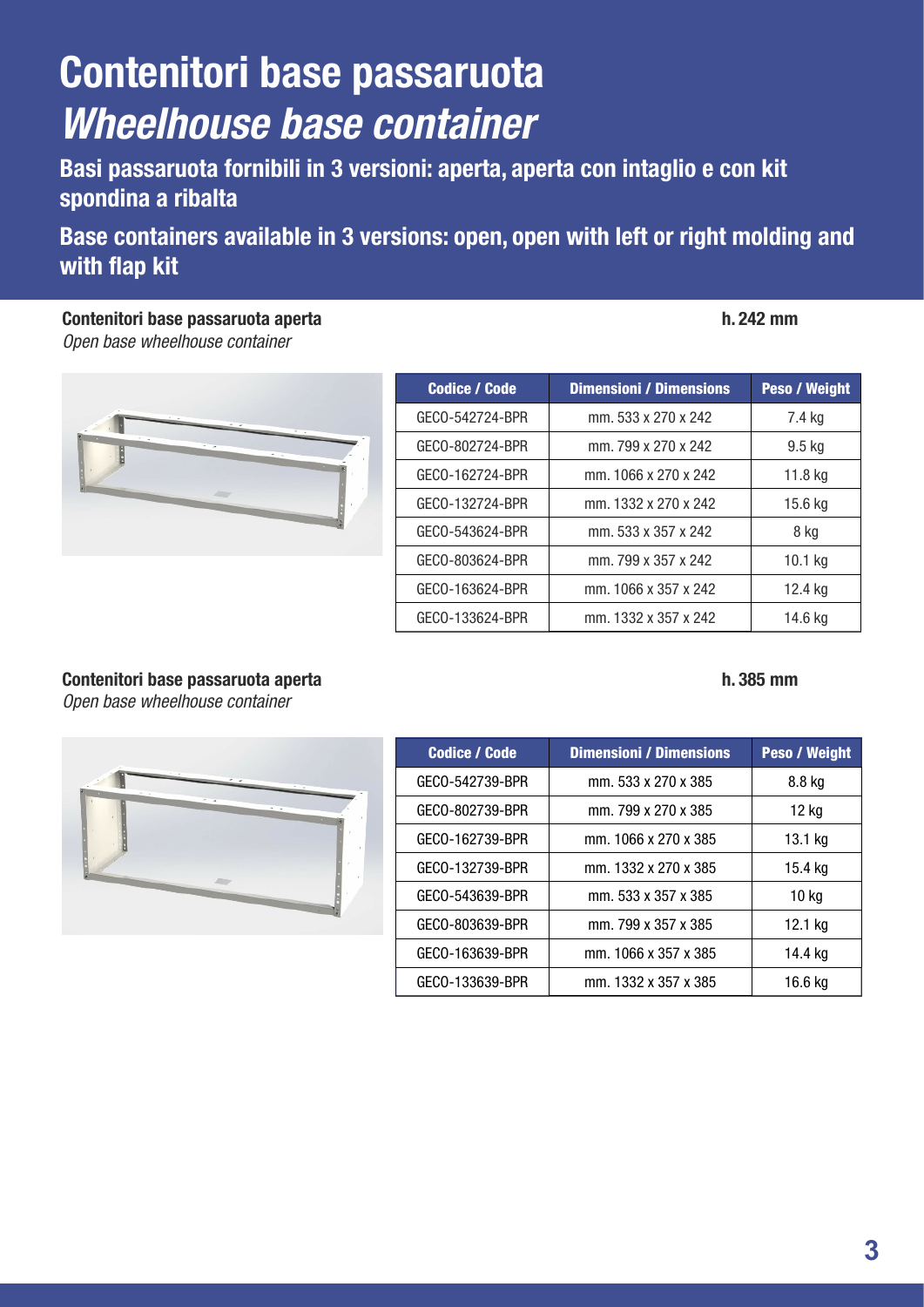## **Contenitori base passaruota aperta con intaglio h. 385 mm**

*Open base wheelhouse container - left/right*



 $GECO$ -xxxxxx-BPS = lato sinistro  $GECO$ -xxxxxx-BPI = lato destro

## **Contenitori base passaruota aperta h. 485 mm**

*Open base wheelhouse container*





| <b>Codice / Code</b> | <b>Dimensioni / Dimensions</b> | <b>Peso / Weight</b> |
|----------------------|--------------------------------|----------------------|
| GECO-542749-BPR      | mm. 533 x 270 x 485            | 8.4 kg               |
| GECO-802749-BPR      | mm. 799 x 270 x 485            | 9.9 kg               |
| GECO-162749-BPR      | mm. 1066 x 270 x 485           | 11.4 kg              |
| GECO-132749-BPR      | mm. 1332 x 270 x 485           | 12.9 kg              |
| GECO-543649-BPR      | mm. 533 x 357 x 485            | 9.7 kg               |
| GECO-803649-BPR      | mm. 799 x 357 x 485            | 11.2 kg              |
| GECO-163649-BPR      | mm. 1066 x 357 x 485           | 12.7 kg              |
| GECO-133649-BPR      | mm. 1332 x 357 x 485           | 14.2 kg              |
|                      |                                |                      |